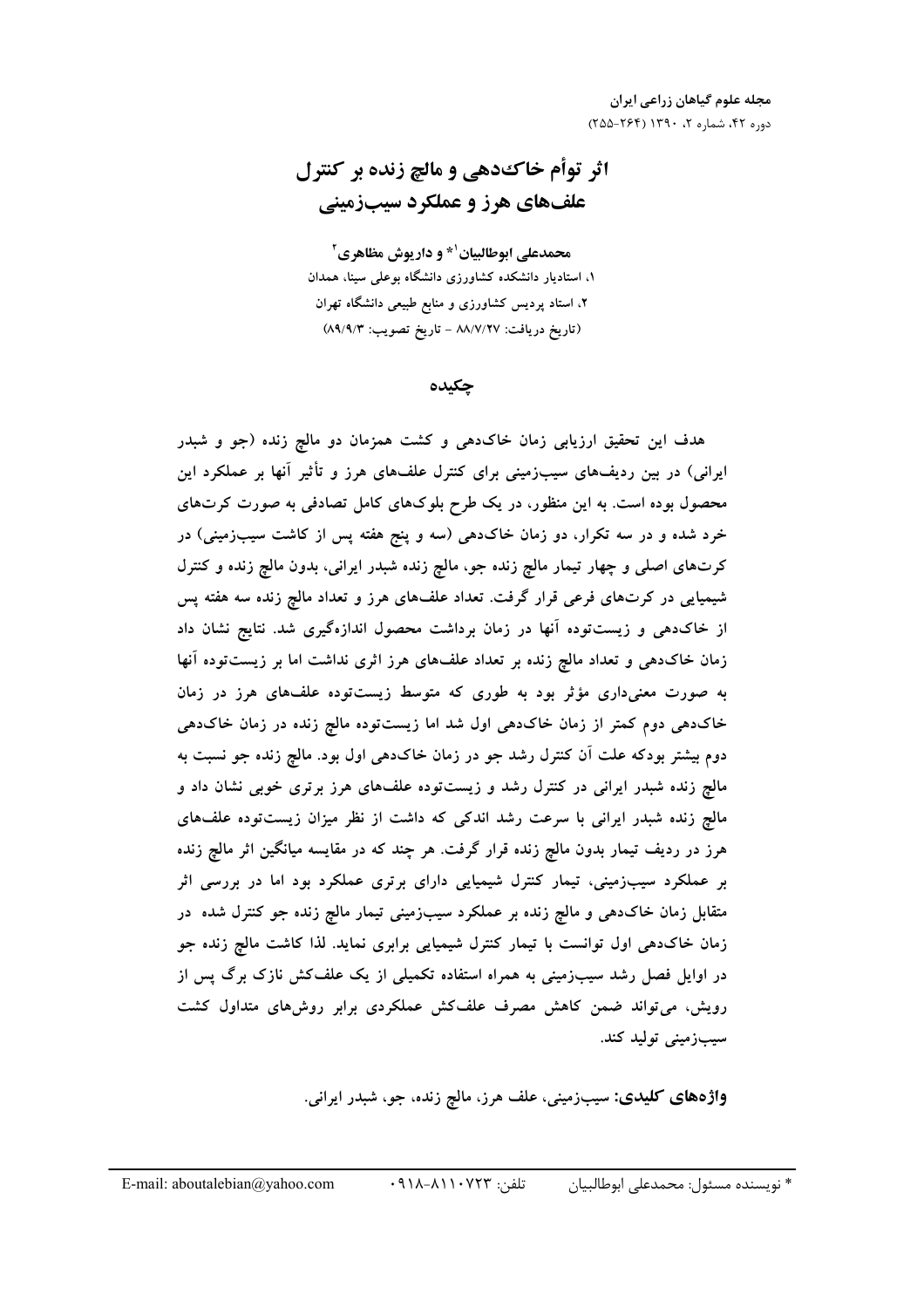et al., 2001; Martin et al., 1999). البته مالچهای زنده که معمولاً از گندمیان یا نخودیان هستند مانند گیاه زراعی نیاز به آب و عناصر غذایی دارند و اگر مدیریت مناسبی در کشت آنها اعمال نشود، ممکن است با گیاه زراعی اصلی رقابت کرده و منجر به کاهش عملکرد آن شوند. لذا میزان رشد مالچهای زنده بایستی تحت کنترل .(Body et al., 2001).

گزارش شده است که کشت توام ذرت دانهای با مالچ زنده در صورت عدم کنترل کافی مالچ، عملکرد محصول زراعی را بین ۳۹ تا ۵۰ درصد کاهش داد اما وقتی رشد مالچ زنده با استفاده از علفکش متوقف شد، کاهش عملکرد به ۵ تا ۹ درصد رسید (Hall et al., 1984). .H (1999) Martin et al (1999) نيز اظهار داشتند وقتي رشد مالچ زنده با ترکیبی از علفکش و کنترل مکانیکی محدود شد، در سال اول آزمایش اختلافی بین عملکرد ذرت در تیمار با مالچ زنده و تیمار شاهد (بدون مالچ زنده) دیده نشد، اما در سال دوم تحقیق عملکرد تیمار شاهد بیشتر بود. آنها همچنین گزارش کردند که وقتی در کنترل رشد مالچ زنده تنها از یک روش (مکانیکی یا شیمیایی) استفاده شد، عملکرد ذرت در تیمار مالچ زنده ۳۹ تا ۷۲ درصد کمتر از عملکرد تیمار شاهد بود. همچنین اظهار شده است که وقتی بذور چند لگوم در مرحله ظهور گل آذین نر ذرت در بین ردیفهای این گیاه کشت شد، عملکرد این محصول به طور متوسط ۱۰۳۶ کیلوگرم در هکتار، بیشتر از تیمار شاهد (بدون لگوم) بود. در این آزمایش و در بین مالچ زنده، ماشک گل خوشهای بیشتر از يونجه يكساله عملكرد ذرت را افزايش داد كه علت آن را تحملپذیری بهتر این لگوم نسبت به سایه عنوان کردهاند (Olness & Lopez, 2000). در تحقیق دیگری در نبراسکا، ماشک گل خوشهای به عنوان مالچ زنده در ذرت مورد بررسی قرار گرفت. نتایج این بررسی نشان داد که در صورت عدم کنترل رشد این مالچ زنده، رشد علفهای هرز به خوبی کنترل شد، اما باعث کاهش عملکرد ذرت شد. علاوه بر این، وقتی ماشک گل خوشهای با علفکش تو- فور- دی تیمار شد بقایای آن به سرعت تجزیه شد و نتوانست به اندازه کافی علفهای هرز را کنترل کند. این آزمایش نشان داد که وقتی ذرت در مرحله جوانهزنی ماشک گل خوشهای کشت شد،

### **مقدمه**

در دهههای اخیر با تأکید فراوان بر کاهش مصرف سموم شیمیایی و کنترل اکولوژیکی آفات و علفهای هرز، راهکارهای متعددی به منظور بسط و توسعه روشهای غیر شیمیایی کنترل آفات و علفهای هرز ارایه شده است.

عملیات خاکدهی در سیبزمینی از جمله راهکارهای غیر شیمیایی یا کمتر شیمیایی کنترل علفهای هرز، است. خاکدهی ضمن کنترل علفهای هرز، باعث پوشاندن غدهها نیز میشود و به همین دلیل یکی از عملیات مهم زراعی در سیبزمینی محسوب میشود. اما اگر از خاکدهی به عنوان تنها روش کنترل علفهای هرز استفاده شود، بیشترین اثر آن زمانی است كه جوانه سيب;مينى در حال خروج از خاک است .(Rajalahti et al., 1999; Vangessel & Renner, (1990. گزارش شده است، علف هرز سلمهتره (*Chenopodium album*) که زودتر از سایر علفهای هرز جوانه میزند، در زمان خاکدهی مرسوم (بعد از جوانهزنی سیبزمینی) به خوبی استقرار یافته است و لذا نابودی آن با خاکدهی امکان پذیر نمیباشد. در این آزمایش همچنین بیان شد که زیستتوده سلمه تره در خاکدهی اول فصل کمتر از خاکدهی در زمان مرسوم بوده است اما زیستتوده سوروف (-Echinochloa crus /8 (*Amaranthus retroflexus*) ^56 Y , (*galli* دارای مسیر فتوسنتزی چهار کربنه هستند، در کرتھایی که در آنها خاکدهی اول فصل اعمال شده، بیشتر بود. محققین علت احتمالی این مشاهده را دمای بیشتر خاک در طول فصل رشد بیان کردند که باعث مزیت رقابتی این علفهای هرز شده است Vangessel) 7 2D'( JC% 5BU\$ JUN \*% 1% .& Renner, 1990) هرزی که بعداً سبز میشوند با استفاده از مالچهای زنده كنترل شوند، چرا كه اقدام به خاكدهی در این زمان ممکن است باعث فشردگی خاک و قطع ریشههای سيبزميني گردد (Rajalahti et al., 1999). مالچ زنده عبارت است از گیاهی پوششی که به صورت مخلوط با گیاه زراعی اصلی به منظور توقف رشد علفهای هرز، كاهش فرسايش خاك، كاهش رواناب، افزايش حاصلخیزی و تعدیل دمای خاک کشت میشود Body)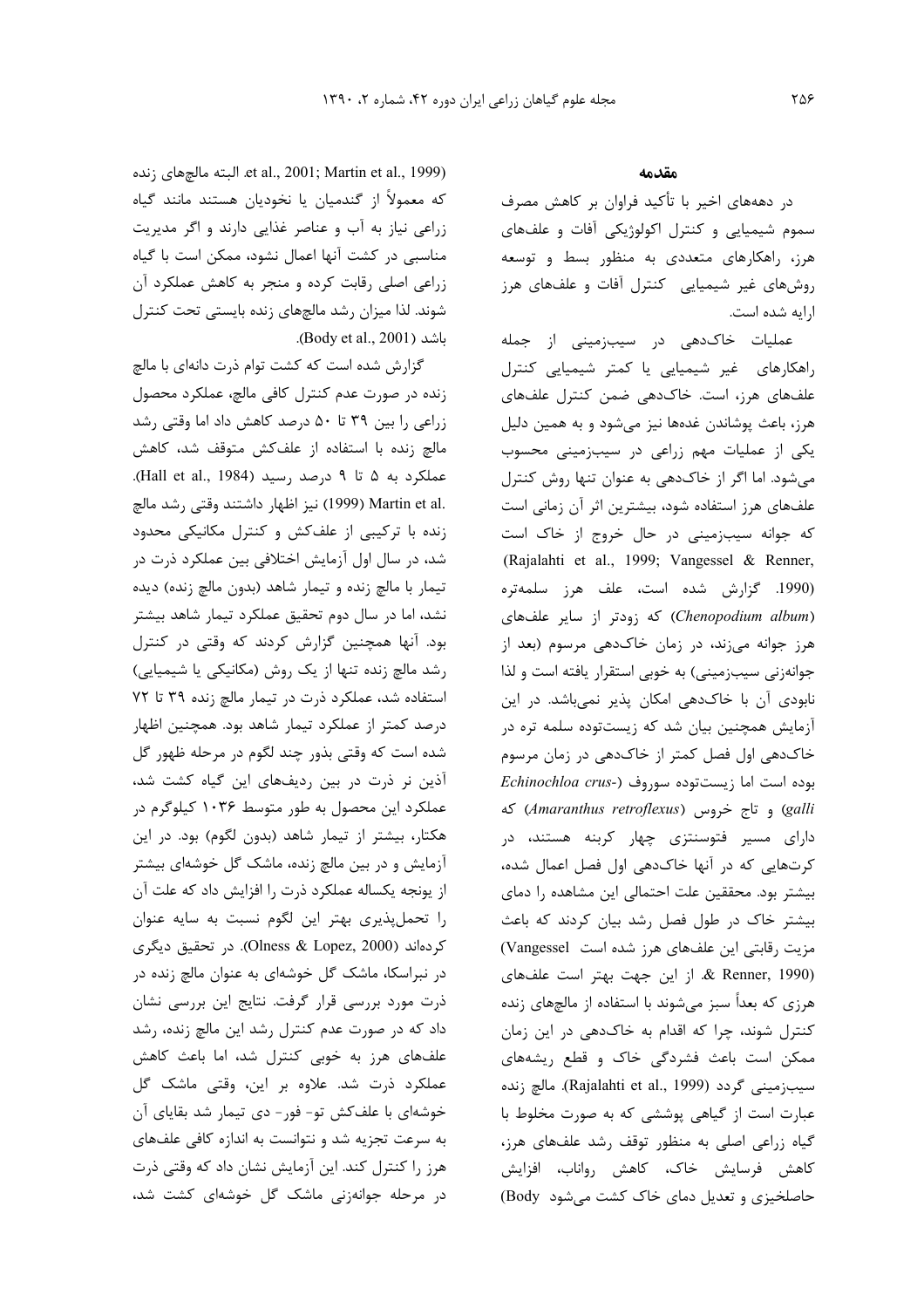ماشک دارای بیشترین تأثیر در کنترل علفهای هرز بود ولی در صورت عدم کنترل رشد آن عملکرد ذرت به شدت كاهش يافت (Hoffman et al., 1993).

در تحقیق دیگری در جنوب مانیتوبای کانادا چند مالچ زنده (یونجه، شبدر قرمز و عدس سیاه) به صورت تأخیری در گندم و چاودار پاییزه کشت شدند. نتایج این بررسی حاکی از عدم اثر معنیدار مالچ زنده بر عملکرد گندم و چاودار بود. محققین علت این مشاهده را کم بودن رقابت بین مالچ زنده و گیاه زراعی عنوان نمودند .(Tiessen Marten et al., 2001)

در خصوص اثر مالچهای زنده بر عملکرد سیب;مینی، .Rajalahti et al (1999) گزارش کردند که وقتی سه هفته بعد از کاشت سیبزمینی در بین ردیفهای کاشت از بذور غلات به عنوان مالچ زنده استفاده شد و همچنین رشدشان کنترل گردید، عملکرد سیبزمینی با عملکرد تیمار شاهد که در آن کنترل علفهای هرز به روش شیمیایی انجام گرفته بود، یکسان بود. .Boyd et al (2001) نيز اظهار داشته اند كه هيچ یک از مالچهای زنده ماشک گل خوشهای، شبدر قرمز و 5\$ 7%&E <2 8 (*Poa pratensis*) &8 B8 D'( عملکرد سیبزمینی نداشت. در مورد مالچ زنده شبدر-گراس، حتی تعداد غدهها بیشتر از سایر تیمارها بود. آنها بیان داشتند که عملکرد کل و عملکرد قابل عرضه به بازار، با زیستتوده مالچهای زنده همبستگی معنیداری نداشته است. در این تحقیق آمده است که زیستتوده مالچ زنده تا حد ۶۴۵ کیلوگرم در هکتار نسبت به تیمار فاقد مالچ زنده، عملکرد سیبزمینی را کاهش نداد.

طبق محاسباتی که در نیویورک انجام گرفت، متوسط هزینه علفکشها در مزارع سیبزمینی ۱۲۴ دلار در هکتار و هزینه خاکورزی (۲ تا ۳ بار در طول فصل رشد) ۷۴ دلار در هکتار بر آورد شد. علاوه بر این، بسیاری از ارقام سیبزمینی به پهن برگکشها حساس هستند، اما طبق تخمین انجام شده، هزینه کنترل علفهای هرز سیبزمینی توسط مالچ زنده، خاکدهی و علفکش پس از ظهور (برای کنترل رشد مالچ زنده) بین ۸۰ تا ۹۵ دلا, در هكتار بود (Rajalahti et al., 1999). لذا استفاده از مالچهای زنده جهت کنترل علفهای هرز مزرعه هم به لحاظ اقتصادي و هم به لحاظ اكولوژيكي

قابل توجيه ميباشد.

هدف این تحقیق تعیین زمان مناسب خاکدهی و نوع کشت مالچ زنده به عنوان مالچ زنده در سیبزمینی و بررسی توانایی دو مالچ زنده جو و شبدر ایرانی در كنترل علفهاى هرز اين محصول بود.

## مواد و روشها

این تحقیق در سال ۱۳۸۱ در مزرعه آموزشی و پژوهشی دانشکده کشاورزی دانشگاه بوعلیسینا با ارتفاع ۱۷۴۲ متر از سطح دریا، طول جغرافیایی ۴۸ درجه و ۳۲ دقیقه شرقی و عرض جغرافیایی ۳۴ درجه و ۵۲ دقیقه شمالی در خاک سیلتی لومی با اسیدیته ۷/۷ به اجرا در آمد. با توجه به نتايج آزمون خاک، قبل از کاشت كودهاى فسفات آمونيوم و سولفات پتاسيم به ترتيب به میزان ۱۵۰ و ۱۰۰ کیلوگرم در هکتار استفاده گردید. آزمایش در قالب بلوکهای کامل تصادفی به صورت کرت خرد شده در سه تکرار انجام شد. زمان خاکدهی با دو سطح (سه و پنج هفته پس از کاشت سیبزمینی) در کرتهای اصلی و تیمار مالچ زنده در چهار سطح (شامل مالچ زنده جو، مالچ زنده شبدر ایرانی، بدون مالچ زنده (شاهد با علف) و کنترل شیمیایی) در کرتهای فرعی قرار داده شدند.

هر كرت آزمايشي شامل شش رديف كاشت سیبزمینی به طول ۷/۵ و عرض ۵ متر بود. فواصل ردیفهای کاشت ۷۵ سانتی متر و فواصل کاشت غدد و عمق کشت به ترتیب ۲۵ و ۱۵ سانتیمتر در نظر گرفته شد.

در این تحقیق از رقم زراعی سیبزمینی مارفونا N &'g% JX8 %( /\$ (*Solanum tuberosum* L.) بهاره ریحان (*Hordeum vulgare* L.) و شبدر ایرانی اقلید (*.Trifolium resupinatum* L) به صورت مالچ زنده استفاده شدند. لازم به ذکر است که بذر سیبزمینی از مزرعه آموزشی و پژوهشی دانشکده کشاورزی و بذور جو ريحان و شبدر ايراني به ترتيب از بخش غلات و بخش گیاهان علوفهای مؤسسه تحقیقات اصلاح و تهیه نهال و بذر كرج تهيه شد.

کشت سیبزمینی در تاریخ ۷ اردیبهشت انجام شد. غدههای بذری مورد استفاده از قبل تفکیک و با مانکوزب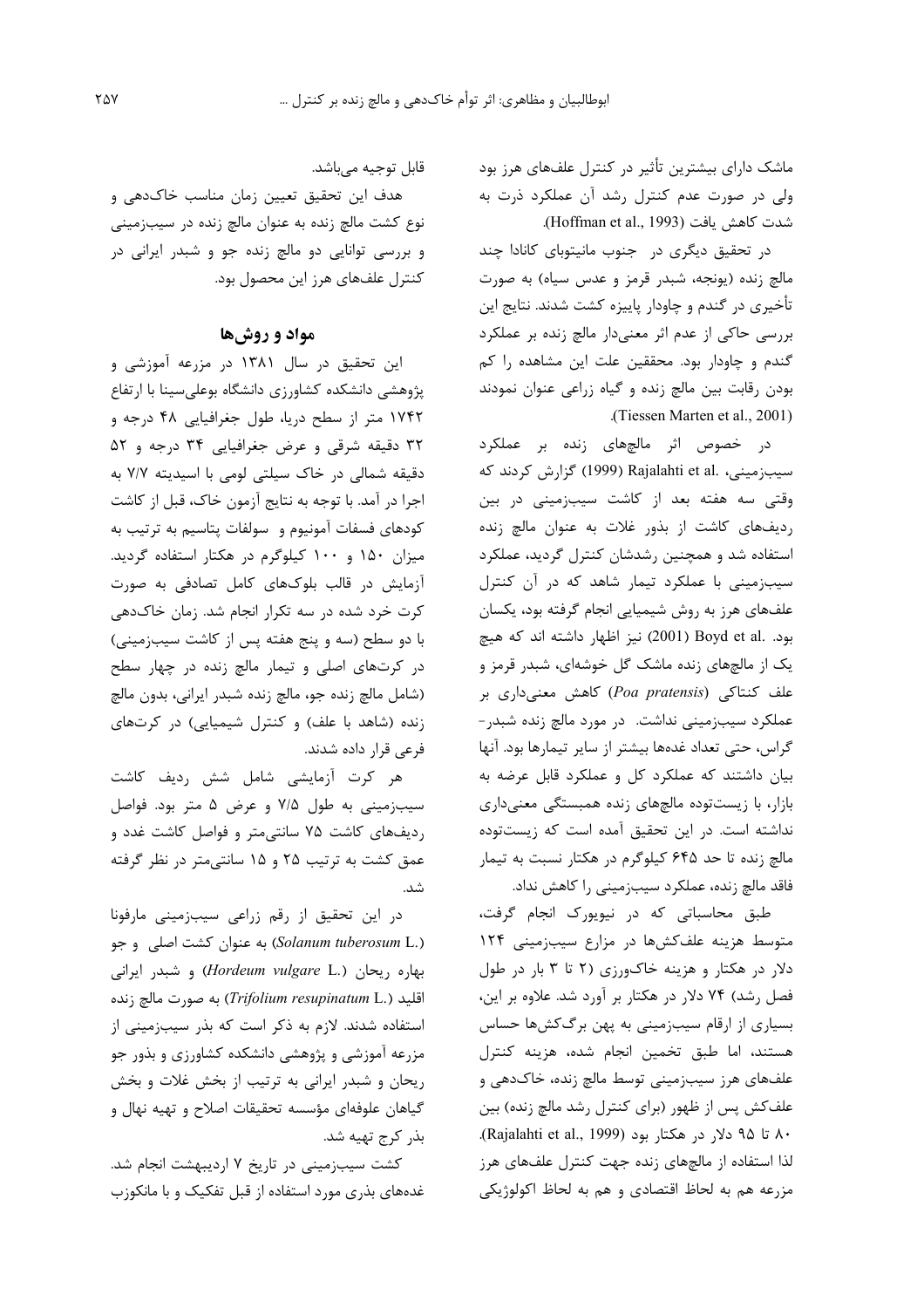دو در هزار علیه بیماریهای قارچی ضدعفونی شدند. خاکدهی در دو زمان خروج جوانه سیبزمینی از خاک (سه هفته پس از کاشت) و دو هفته پس از خروج حداقل ۵۰ درصد جوانههای سیبزمینی (پنج هفته پس از كاشت) صورت گرفت. بلافاصله پس از هر نوبت خاک دهی، بذور مالچ زنده در بین ردیفهای کاشت سیبزمینی در کرتهای مورد نظر پاشیده شد و سپس توسط شن کش با خاک سطحی مخلوط گردید. تیمار كنترل شيميايي نيز با علفكش متريبوزين (با نام تجاری سنکور) به میزان ۸۰۰ گرم در هکتار ماده مؤثره توسط سمپاش پشت تراکتوری شیلنگ دار هم زمان با عملیات خاک دهی و کاشت مالچ زنده انجام شد.

میزان بذر مصرفی جو ریحان ۱۱۰ و شبدر ایرانی ۱۰ کیلوگرم در هکتار منظور گردید. در تیمار خاکدهی سه هفته پس از کاشت، تعداد علفهای هرز ۸۶ عدد در مترمربع و در زمان پنج هفته پس از کاشت تعداد علفهای هرز ۱۹۲ عدد در مترمربع شمارش شد. علفهای هرز غالب مزرعه شامل یونجه Medicago (Convolvulus arvensis ييچک صحرايي sativa L.) (.L. خاركنگر (Cirsium arvensis L.)، سلمەترە (Chenopodium arvensis L.) و تاجخروس رونده بودند. (Amaranthus blitoides L.)

برای جلوگیری از سایهاندازی و رقابت بوتههای جو با سیبزمینی، مالچ زنده جو درتیمار خاکدهی سه هفته بعد از کاشت سیبزمینی با علفکش نابواس (ستوکسی ديم ١٢/۵ درصد با ميزان ماده مؤثره ٠/٢١ كيلوگرم در هکتار) کنترل شد (Fisk et al., 2001). در این زمان جو ارتفاعی حدود ۲۵ سانتی متر داشت و بوتههای سیب;مینی ارتفاع کوتاه تری داشتند. در سایر تیمارها به دلیل بلندتر بودن ارتفاع بوتههای سیبزمینی از بوتههای جو و شبدر، لزومی به کنترل مالچ زنده نبود (Rajalahti et al., 1999). آبیاری مزرعه به روش بارانی و از نوع كلاسيك با فاصله زمانى ٧ روز انجام شد.

برای نمونهگیری تعداد و زیستتوده علفهای هرز و مالچ زنده از کوادرات ۰/۲۵ مترمربعی با ابعاد ۰/۵ متر در ۰/۵ متر استفاده شد. برای اندازهگیری تعداد علفهای هرز و مالچ زنده سه هفته پس از کاشت مالچ زنده و برای اندازهگیری زیستتوده آنها در زمان برداشت

سیب;مینی اقدام به نمونهگیری شد. برای تعیین تعداد بوته در هر کرت بین ۴ ردیف مرکزی کشت سیبزمینی در دو نقطه متفاوت به طور تصادفی یک کوادرات انداخته شد و سپس میانگین آن به عنوان عامل مورد بررسی ثبت گردید. در مورد زیستتوده بوتهها نیز بعد از نمونهگیری در خشککن ۶۰ درجه سانتیگراد به مدت ۷۲ ساعت نمونه ها خشک و سپس با ترازوی دیجیتالی با دقت ۰/۱ گرم توزین شدند.

برداشت سیبزمینی در زمانی انجام شد که حدود ۵۰ درصد برگهای پایین بوتهها به زردی گراییده بودند. برای محاسبه عملکرد سیبزمینی، از هر کرت ۴ ردیف مرکزی با رعایت یک متر حاشیه از بالا و پایین در دو نمونه یک مترمربعی برداشت و میانگین آن به عنوان عملكرد ثبت گرديد (Rajalahti et al., 1999).

محاسبات آماری و تجزیه واریانس دادهها با نرمافزارهای SAS و MSTAT-C انجام شد و مقایسه میانگین تیمارها نیز با استفاده از آزمون چند دامنهای دانکن در سطح احتمال ۵ درصد انجام گرفت.

به دليل عدم يكنواختى واريانس اشتباهات و انحراف از نرمالیته در دو متغیر تعداد علفهای هرز و زیستتوده مالچ زنده در زمان برداشت، در تحلیل واریانس آنها از تبدیل لگاریتمی در پایه ١٠ استفاده شد Rajalahti et) .al., 1999; Yazdi-Samadi et al., 1997) برای ترسیم شكلها نيز از نرمافزار Excel استفاده شد.

### نتايج و بحث

نتایج حاصل از اثر زمان خاکدهی و مالچ زنده بر تعداد علفهای هرز در زمان سه هفته پس از کاشت مالج زنده در جدولهای ١ و ٢ ارايه شده است. با دقت به جدول ۱ (ستون تعداد علفهای هرز) مشاهده میشود که اثر زمان خاکدهی بر تعداد علفهای هرز Rajalahti et al. معنى دار نشده است. بر اساس گزارش (1999) نیز در زمانی که میزان رطوبت کمتری در دسترس گیاهان بود (با نزولات فصلی ۳۲۰ میلی متر)، تفاوت معنیداری بین زمان خاکدهی بر تعداد علفهای هرز بین تیمار سه هفته پس از کاشت و تیمارهای ۴ و ۵ هفته پس از کاشت سیبزمینی وجود نداشت، این در حالی بود که در سال دوم این آزمایش که میزان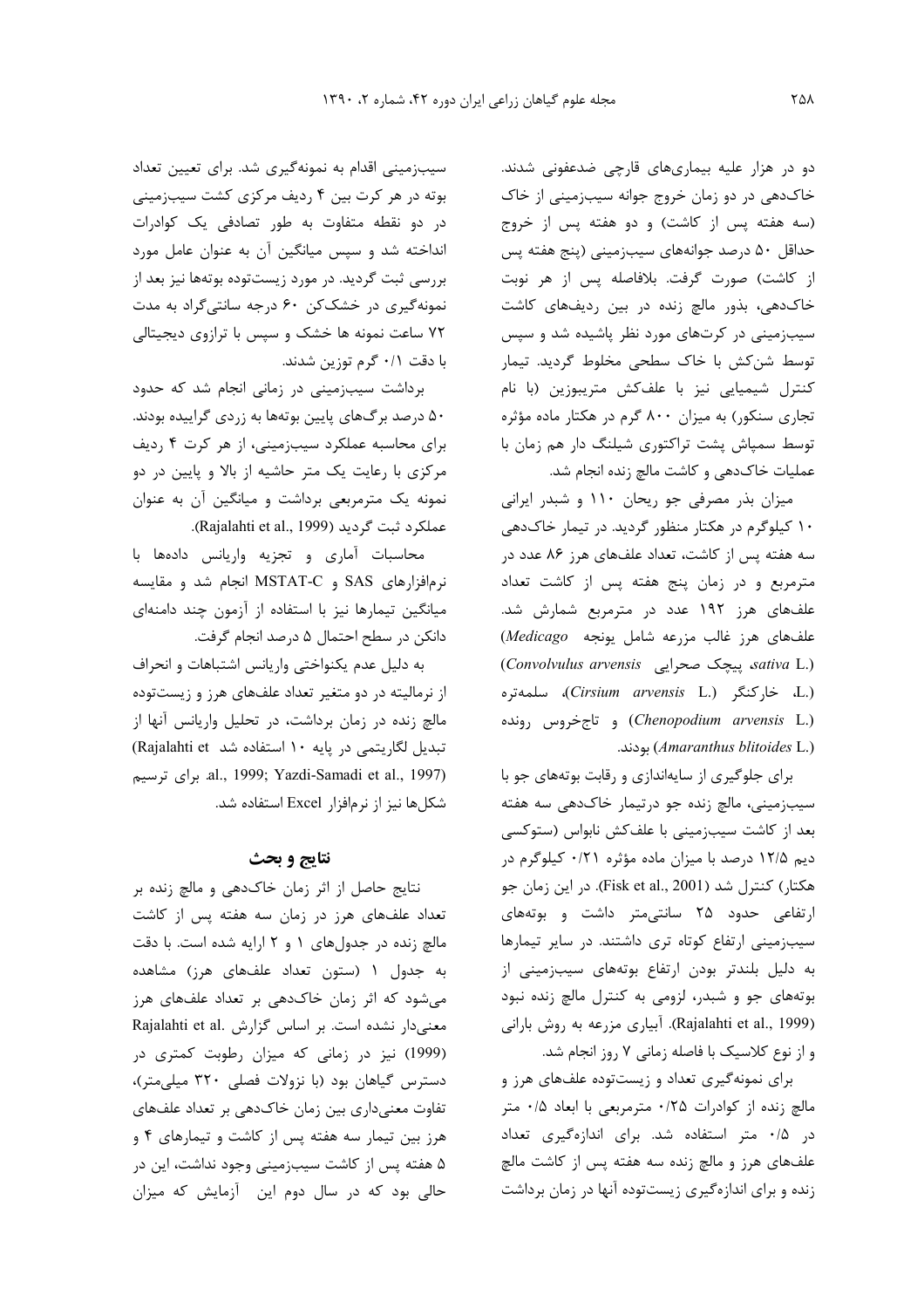رطوبت خاک بالا بود (با نزولات فصلی ۴۶۰ میلی متر) تعداد علفهای هرز در تیمار سه هفته پس از کاشت به طور بسیار معنیدار بیشتر بود. آنها در مجموع خاکدهی پنج هفته پس از کاشت را در کاهش جمعیت علفهای هرز مؤثر دانسته و علت احتمالی آن را به سایهاندازی تاج پوشش سیبزمینی و میزان رطوبت خاک نسبت دادند. در تحقیق حاضر نیز به نظر می سد میزان کمتر رطوبت خاک عامل بی¤أثیری زمان خاکدهی بر تعداد علفهای هرز بوده باشد (متوسط بارش سالیانه در مزرعه تحقیقاتی این آزمایش ۳۳۰ میلی متر میباشد که در سه ماه قبل از شروع تحقیق حاضر ۱۷۵ میلی متر بارش صورت گرفت). هر چند بر اساس نتایج ارایه شده در جدول ۱ اثر مالچ زنده بر تعداد علفهای هرز معنیدار شد اما مقایسه میانگین دادهها حاکی از عدم تفاوت معنیدار بین مالچ زنده جو و شبدر ایرانی و تیمار شاهد (بدون مالچ زنده) بود (جدول٢). هر چند در تيمار مالچ زنده جو تعداد علفهای هرز کمتر بود اما بین مالچ زنده شبدر ایرانی و تیمار شاهد هیچ گونه اختلافی مشاهده نشد (هر دو دارای ۲۱۷ علف هرز در مترمربع بودند) که این امر نشانگر رشد بسیار محدود شبدر ایرانی است (Karimi, 1996). به نظر میرسد علت عدم تأثیر مالچ زنده در این زمان، عدم استقرار کافی آنها (به ویژه شبدر ایرانی) و در نتیجه ضعف در رقابت با علفهای هرزی نظیر یونجه و سلمه تره بوده است. در این آزمایش اثر متقابل زمان خاكدهي و مالچ زنده بر تعداد علفهاي هرز نيز معنى دار شد (جدول ١ و شكل ١). البته اثرات متقابل خاکدهی و مالچ زنده تنها در دومین زمان خاکدهی معنیدار بود. تعداد کمتر علفهای هرز در تیمار مالچ زنده جو به دلیل سرعت رشد بیشتر این گیاه نسبت به شبدر ایرانی بوده و توانسته است با علفهای هرز رقابت بیشتری نماید. که این موضوع در تحقیقات (Rajalahti et al., 1999; دیگران نیز گزارش شده است Yenish et al., 1996).

نتایج اثر تیمارها بر تعداد بوتههای مالچ زنده در جدولهای ۱ و ۲ و شکل ۲ آورده شده است. همان طور که در جدول ۱ ملاحظه میشود در این مورد نیز زمان کاشت مالچ زنده (زمان خاکدهی) اثر معنیداری بر تعداد مالچ زنده نداشت اما بین دو مالچ زنده جو و شبدر

ایرانی تفاوت معنیداری از نظر تراکم در واحد سطح ملاحظه شد (جو دارای تراکم ۱۸۵ بوته در مترمربع بود در حالی که شبدر ایرانی دارای تراکم ۷۹ بوته در مترمربع بود (جدول ٢). به نظر میرسد علیرغم تراکم کاشت بیشتر شبدر ایرانی (حداقل ۱۰۰۰ بذر در مترمربع) نسبت به تراکم کاشت جو (حدود ۲۶۱ بذر در مترمربع)، علت عمده کمی تراکم شبدر ایرانی دانه سختی این گیاه (Karimi, 1996) و همچنین کشت بهاره آن باشد، چرا که در کشت بهاره شاخص رشد گیاهچه های شبد, کمتر است Caamal-Maldonaldo) .et al., 2001)

نکته جالب در تأثیر زمان کاشت و نوع مالچ زنده بر تعداد این گیاهان (شکل ۲) افزایش معنیدار تراکم شبدر ایرانی در تاریخ کاشت دوم (پنج هفته پس از كاشت سيب;ميني) در مقايسه با تاريخ كاشت اول (سه هفته پس از کاشت سیبزمینی) بود. به نظر میرسد دمای بیشتر محیط در زمان خاکدهی دوم باعث کاهش بیشتر دانه سختی این گیاه شده باشد (Bennett, 1997).

نتایج اثر زمان خاکدهی و مالچ زنده بر زیستتوده علفهای هرز در جدولهای ۱ و ۲ و شکل ۳ ملاحظه میشود. همان طور که در جدول ۱ دیده میشود، زمان خاکدهی اثر معنیداری بر زیستتوده علفهای هرز در زمان برداشت سیبزمینی داشت، به طوری که متوسط زیستتوده علفهای هرز در تاریخ خاکدهی اول ۴۱۳/۵۳ کیلوگرم در هکتار و در تاریخ خاکدهی دوم ۳۶۳/۱۳ کیلوگرم در هکتار بود. به نظر می رسد علت بیشتر بودن زیستتوده علفهای هرز در تاریخ خاکدهی اول بیشتر بودن مدت زمان رشد آنها از زمان خاکدهی تا زمان برداشت سیبزمینی باشد. در هر حال بر اساس گزارش Vangessel & Renner (1990) زیستتوده علف هرز در خاکدهی اول فصل (زمان خروج جوانه سیبزمینی از خاک) کمتر از زیستتوده آن در زمان خاکدهی مرسوم بود، البته در گزارش آنها آمده است که زیستتوده دو علف هرز سوروف و تاج خروس با مسیر فتوسنتزی چهار کربنه در تیمار خاکدهی اول فصل بیشتر بوده است. لازم به ذکر است که در تحقیق حاضر نیز تاج خروس یکی از علفهای هرز غالب مزرعه بود که با نتایج تحقیق اخیر هماهنگی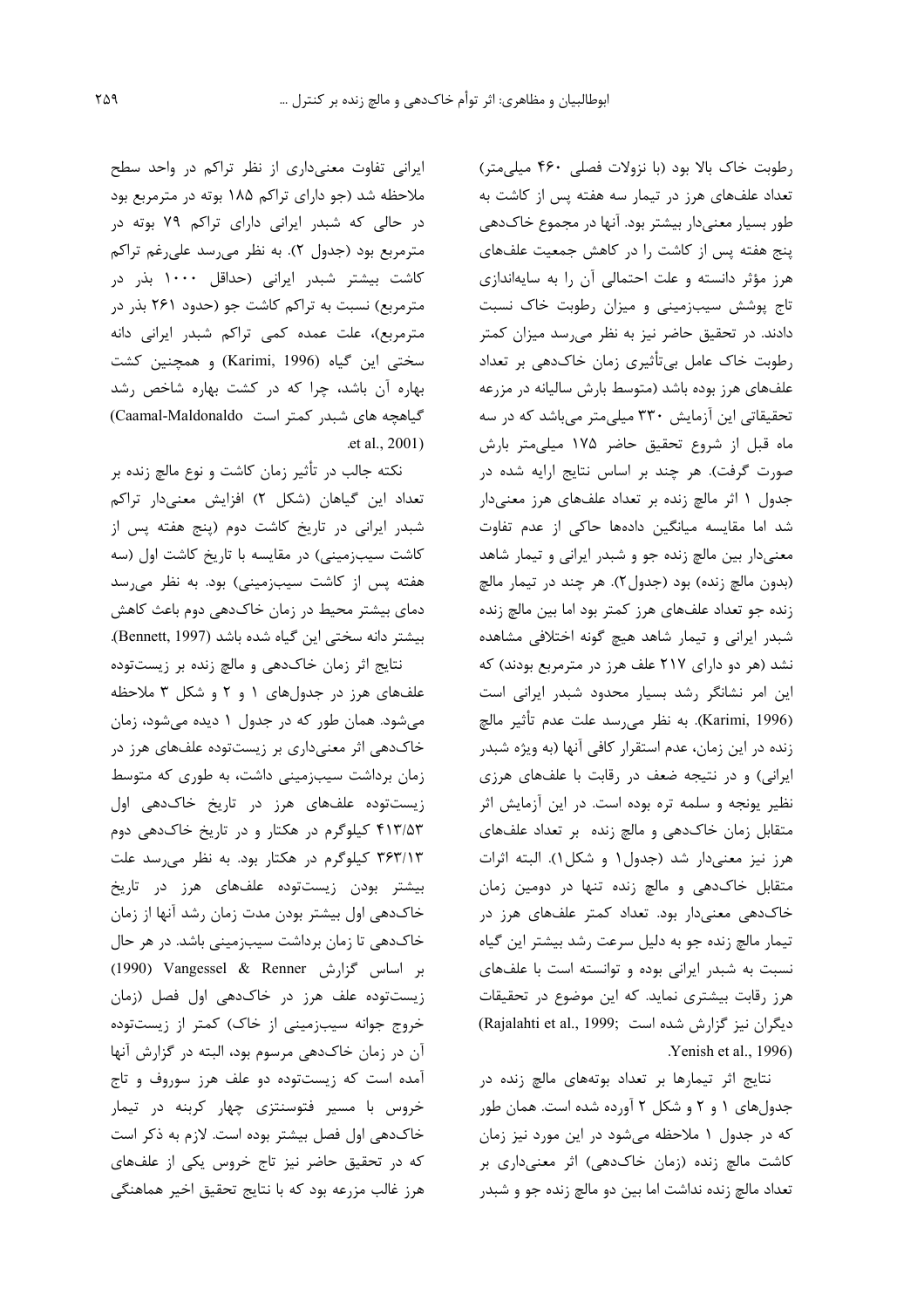نشان مے دھد.

اثر مالچ زنده بر زیستتوده علفهای هرز نیز در سطح یک درصد معنیدار شد (جدول۱). با دقت در ستون زیستتوده علف هرز در جدول ۲ مشاهده میشود که به غیر از تیمار شیمیایی که دارای کمترین زیستتوده علف هرز است، مالچ زنده جو نسبت به مالچ زنده شبدر ایرانی و تیمار شاهد دارای زیستتوده علف هرز کمتری است. در تحقیقات دیگر نیز گزارش شده است که زیستتوده علفهای هرز در غلات کمتر از (Boyd et al., 2001; Lanfranconi et al., الكومها است (1999) Pajalahti et al., 1999. جو به علت سرعت رشد. بالاتر از شبدر ایرانی رقابت بهتری با علفهای هرز داشته است، همچنین علت دیگر این برتری ممکن است به خواص دگرآسیبی جو نیز مربوط شود Moynihan et) .al., 1996; Petersen et al., 2001)

با دقت در جدول ۱ و شکل ۴ ملاحظه میشود که تاريخ كاشت مالچ زنده (زمان خاكدهي) تأثير

معنی داری بر زیست توده مالچ زنده داشته است. در این قسمت ملاحظه می شود که شبدر ایرانی در تاریخ کاشت دوم به طور معنیداری زیستتوده کمتری تولید کرد که علت آن کوتاهتر شدن دوره رشد بود، اما مالچ زنده جو در تاریخ کشت دوم دارای زیستتوده بسیار بیشتری نسبت به تاریخ کشت اول است که دلیل آن کنترل شیمیایی رشد جو در تاریخ کاشت اول بود.

مهمترین بخش این تحقیق اثر تیمارهای به کار رفته بر عملکرد سیبزمینی بود که نتایج آن در جدولهای ١ و ٢ و شكل ۵ ديده مى شود. بر اساس نتايج اين بررسى زمان خاکدهی اثر معنیداری بر عملکرد سیبزمینی نداشت، هر چند که عملکرد آن در تاریخ خاکدهی دوم کمی بیشتر بود (۳۲/۹ تن در هکتار در برابر ۳۲/۴ تن در هکتار). این موضوع با زیستتوده کمتر علفهای هرز و زیستتوده بیشتر مالچ زنده در خاک دهی دوم مطابقت دارد. .Rajalahti et al (1999) نيز گزارش كردند كه علی رغم اینکه عملکرد کلی سیبزمینی در سال دوم

جدول ١- خلاصه نتايج تجزيه واريانس اثر زمان خاک\هي و مالچ زنده بر تعداد و زيستتوده علفهاي هرز،

|                     |               | درجه آزادى        | ميانگين مربعات                                                    |                                        |                                      |                                     |                                                    |  |  |
|---------------------|---------------|-------------------|-------------------------------------------------------------------|----------------------------------------|--------------------------------------|-------------------------------------|----------------------------------------------------|--|--|
| منابع تغييرات       | درجه<br>آزادى | (تعداد و زيستتوده | تعداد علفهای                                                      |                                        | زيست توده                            | زيستتوده مالچ                       | عملکر د                                            |  |  |
|                     |               | مالچ زنده)        | هر ز                                                              | تعداد مالچ زنده                        | علفهای هرز                           | زنده                                | سيبزمينى                                           |  |  |
| تک ا,               |               |                   | $\cdot/\cdot\cdot\cdot\lambda^{n.s}$                              | 170/797                                | $515/VTT^{n.s}$                      | $\cdot/\cdots$ $\zeta^{\text{n.s}}$ | $10/F15^{n.s}$                                     |  |  |
| زمان خاکدهی         |               |                   | $\cdot/\cdot\cdot\Lambda^{\text{n.s}}$                            | $\Lambda$ ۴/٣٧ $\Delta$ <sup>n.s</sup> | $\text{M}\text{N}\text{N}$           | $\cdot$ /YY <sup>**</sup>           | $1/\lambda \Upsilon 1^{n.s}$                       |  |  |
| اشتباه اصلى         |               |                   | $\cdot/\cdot\cdot\tau$                                            | Y/AYQ                                  | $157/-1$                             | $\cdot/\cdot$ ) )                   | <b>٣۴/۶٢٨</b>                                      |  |  |
| مالچ زنده           |               |                   | $\cdot$ /04**                                                     | 49. YA/TYA**                           | ٣٩۶٨٥١/٩۶٢**                         | $\cdot/\mathrm{10}$ <sup>**</sup>   | 15.1.70                                            |  |  |
| اثر متقابل          | ٣             |                   | $\cdot$ / $\cdot$ $\cdot$ $\cdot$ $\cdot$ $\cdot$ $\cdot$ $\cdot$ | <b>١٣١/۴٨۶*</b>                        | $YY\Delta S/\cdot \Lambda \Lambda^*$ | 1/95                                | $\mathbf{Y}\Lambda/\mathbf{1}\cdot\mathbf{Y}^{**}$ |  |  |
| اشتباه فرعى         | ۱۲            | ۴                 | $\cdot$ / $\cdot$ $\cdot$ $\wedge$                                | $Y\Delta/179$                          | 9591985                              | $\cdot/\cdot\cdot$ $\mathsf{Y}$     | $T/9A\Delta$                                       |  |  |
| کل                  | ۲۳            | ۱۱                | $\cdot$ / $\cdot$ $\vee$ $\Delta$                                 | 9.111Y                                 | $\Delta$                             | .179                                | Y9/YFF                                             |  |  |
| ضريب تغييرات (درصد) |               |                   | 1/T1                                                              | 15/15                                  | <b>IVIAY</b>                         | f(1)                                | 11/17                                              |  |  |
|                     |               |                   |                                                                   |                                        |                                      |                                     |                                                    |  |  |

مالچ زنده و عملکرد سیبزمینی

\*، \*\*: به ترتيب معنى دار در سطح ۵ و ۱ درصد. د. . . . . عدم اختلاف معنى دار.

جدول ۲- اثر تیمار مالچ زنده بر تعداد و زیستتوده علفهای هرز، مالچ زنده و عملکرد سیبزمینی

| عملکرد سیبزمینی                         | زیستتوده (کیلوگرم در هکتار) |                                       | تعداد در مترمربع |         | تيمار مالچ زنده |  |
|-----------------------------------------|-----------------------------|---------------------------------------|------------------|---------|-----------------|--|
| (تن در هکتار)                           | مالچ ; نده                  | علف هرز                               | مالچ ;نده        | علف هي: |                 |  |
| $\mathbf{r}\mathbf{r}/\mathbf{B}$       | $\lambda \cdot \Delta a$    | $\tau \tau \cup B$                    | ∖∧∆а             | ۱۹۱a    | جو ريحان        |  |
| $\mathbf{r} \cdot / \lambda \mathbf{c}$ | $\frac{15}{10}$             | $\Delta$ ۶۱/ $\Delta$ a               | ۷٩h              | ۲۱۷a    | شبدر ایرانی     |  |
| $\forall y \in \mathcal{A}$             | $\overline{\phantom{a}}$    | длл/та                                |                  | ۲۱۷a    | شاهد            |  |
| ۳۸/۵a                                   | $\overline{\phantom{a}}$    | $\Delta \mathbf{Y}/\Delta \mathbf{C}$ | -                | ۳٩h     | كنترل شيميايي   |  |

در هر ستون میانگین های دارای حروف مشابه از نظر آزمون دانکن در سطح ۵ درصد تفاوت معنیداری ندارند.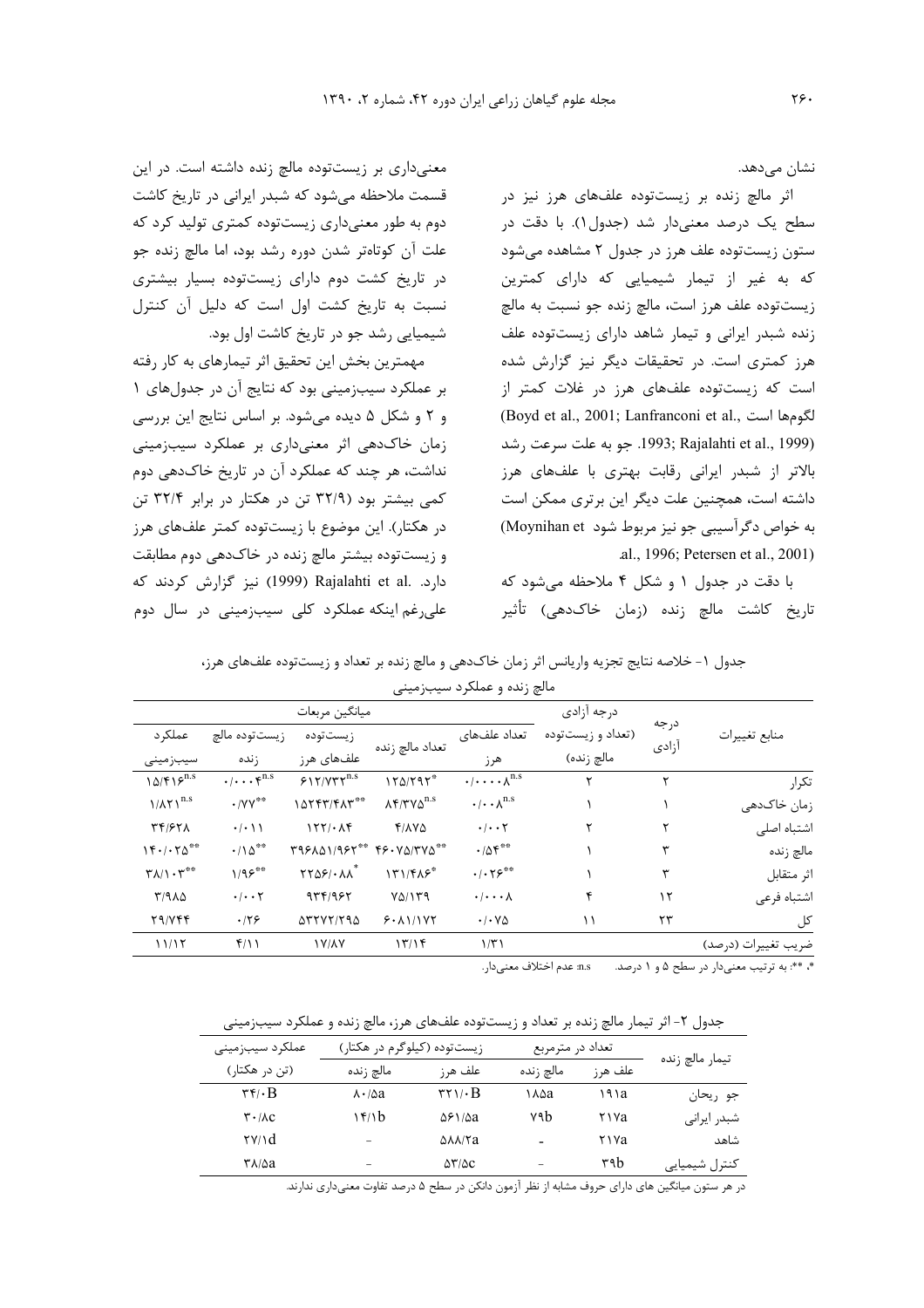

شکل ۱- اثر متقابل زمان خاکدهی و مالچ زنده بر تعداد علفهای هرز



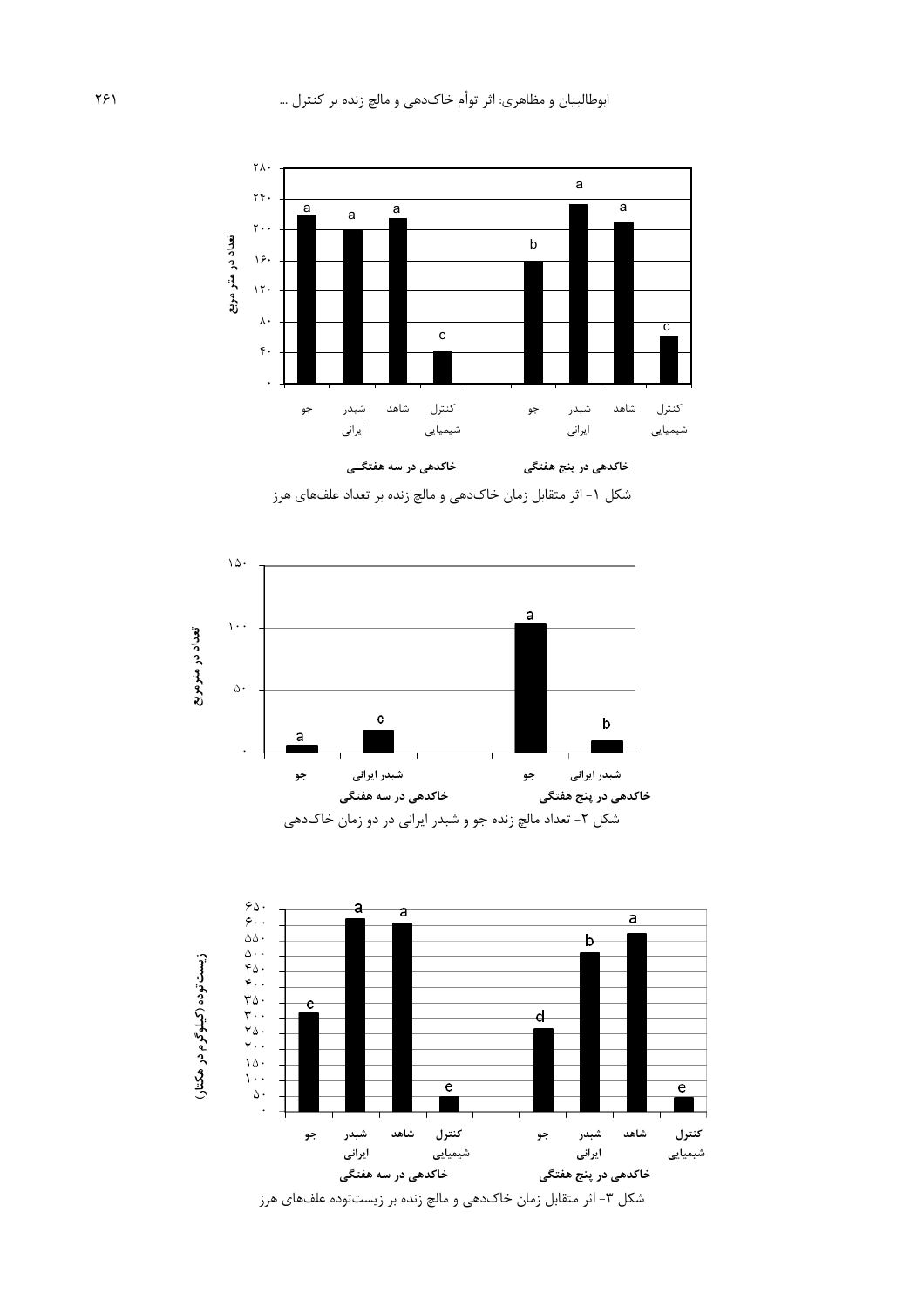

آزمایش در کرتهایی که سه هفته پس از کاشت سیبزمینی خاکدهی شده بودند، بیشتر از کرتهایی بود که عملیات خاکدهی در آنها ۴ و ۵ هفته پس از كاشت بود، اما اختلاف معنىدارى بين زمان خاكدهى از لحاظ عملکرد قابل عرضه به بازار وجود نداشت، زيرا اندازه غدد کرتهایی که سه هفته پس از کاشت سیبزمینی خاکدهی شده بودند، کوچکتر بود. محققان دیگر نیز زمان خاکدهی را بر عملکرد اقتصادی بیتأثیر گزارش کردند و علت احتمالی آن را عدم تأثیر زمان خاکدهی بر تراکم و زیستتوده علفهای هرز ذکر  $\epsilon$  نمودند (Vangessel & Renner, 1990) که با نتایج j تحقيق حاضر در خصوص عدم تأثير زمان خاکدهي بر تراکم علفهای هرز هماهنگی دارد.

بررسی عملکرد سیبزمینی نشان داد که مالچ زنده اثر معنىدارى بر اين صفت گذاشتهاند (جدول٢). به جز

تیمار کنترل شیمیایی که بیشترین عملکرد سیبزمینی را به دنبال داشت (۳۸/۵ تن در هکتار)، تیمار مالچ زنده جو نسبت به مالچ زنده شبدر ایرانی و تیمار شاهد (بدون مالچ زنده) دارای بالاترین عملکرد غده سیبزمینی بود و نسبت به تیمار شیمیایی تنها ۱۱/۵ درصد کاهش عملكرد نشان داد (جدول۲).

شبدر ایرانی نیز علیرغم کم بودن زیستتوده آن در طول فصل رشد توانسته است در تاريخ كاشت اول (خاکدهی در سه هفته پس از کاشت سیبزمینی) در مقایسه با تیمار بدون مالچ زنده عملکرد سیبزمینی را افزایش دهد (شکل ۵) که ممکن است علت آن کمک به كاهش تبخير رطوبت از طريق سايهاندازي در بين Ruiz ردیفهای کاشت سیبزمینی باشد. در این زمینه et al. (1999) نیز گزارش کردند در خاکی که محدودیت رطوبت نداشته است، جذب بيشتر نيتروژن امكان رشد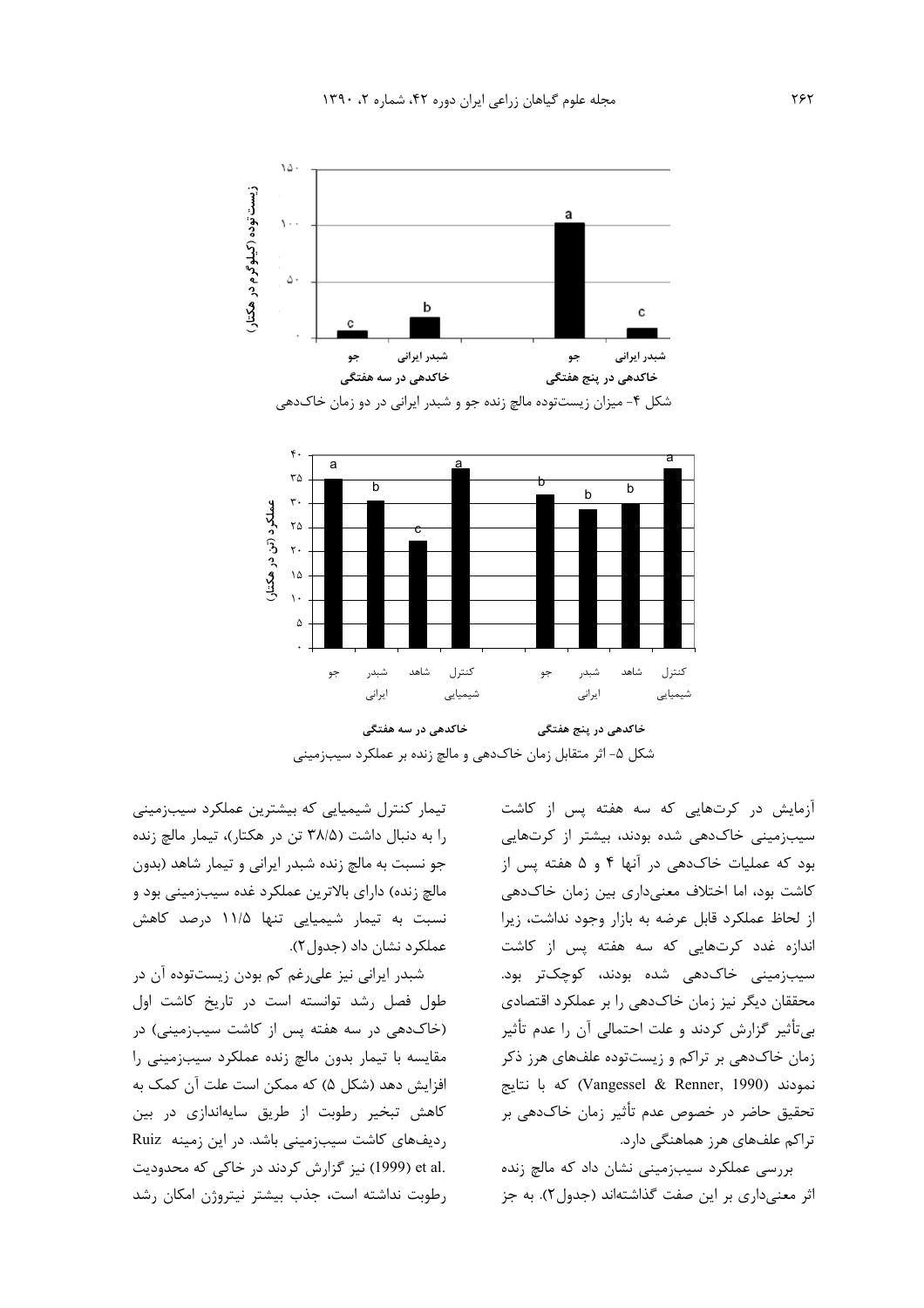سریع تر کانویی سیب;مینی را برای رقابت با مالچ زنده و علفهای هرز فراهم کرده است. در خصوص افزایش رطوبت خاک در تیمارهای حاوی مالچ زنده گزارشات (Boyd et al., 2001; Delgado, متعددی وجود دارد .1998; Liedgens et al., 2004; Martin et al., 1999)

به هر حال آنچه مسلم است برتری مالچ زنده جو نسبت به مالچ زنده شبدر ایرانی در افزایش عملکرد (1999) Rajalahti et al. تحقيق (1999) Rajalahti et al. نيز اظهار شده است كه لگوم ها نسبت به غلات قابليت کمتری در کنترل علفهای هرز داشته اند.

با توجه به شکل ۵، میتوان اظهار کرد که در زمان خاکدهی دوم (۵ هفته پس از کاشت سیبزمینی) زیستتوده علفهای هرز تا آن حد کم شده که نگذاشته است بين دو مالچ زنده جو و شبدر ايراني از نظر اثر بر عملکرد سیب;مینی اختلاف معنیداری ایجاد گردد، اما در زمان خاک دهی اول دو مالچ زنده به خوبی اثر خود را بر عملکرد سیبزمینی نشان دادهاند و در این میان مالچ زنده جو که رشدش با علفکش کنترل شده (در زمان خاکدهی اول) توانسته است با تیمار کنترل کاملاً شیمیایی از نظر تولید محصول سیبزمینی برابری نماید و این نتیجهای است که در پژوهش محققان دیگر نیز گزارش شده است. آنها اظهار کردند که عملکرد کل سیبزمینی در مالچ زنده گندمیانی که رشدشان با روش شیمیایی کنترل شده بود، با عملکرد شاهد شیمیایی برابر بوده است (Rajalahti et al., 1999). در تحقیق دیگری نیز گزارش شد که روشهای تولید ارگانیک سیب;مینی (با استفاده از مالچ زنده) عملکردی به اندازه روش متداول تولید سیبزمینی ایجاد کرد (Boyd et al., 2001). استفاده کمکی از علفکش برای

كنترل رشد مالچ زنده در تحقیقات دیگر هم تأکید شده (Martin et al., 1999; Vangessel & Renner; است  $.1990)$ 

# نتيجەگيرى

آنچه مسلم است این است که کنترل علفهای هرز با روش خاکدهی و مالچ زنده مستلزم در نظر گرفتن هزینه، سهولت استقرار مالچ زنده و کنترل رشد آنها است که بایستی در انتخاب نوع مالچ زنده و زمان خاکدهی مد نظر قرار گیرد. باید گفت در صورتی می توان از مزایای مالچ زنده به عنوان مالچ زنده بهره برد که مدیریت مطلوبی در مزرعه وجود داشته باشد.

در این تحقیق به نظر می رسد زمان خاک دهی اول به همراه مالچ زنده جو که رشدش کنترل شده است مناسب ترین تیمار در کنترل علفهای هرز سیبزمینی است <sub>ذ</sub>یرا عملکرد سیب;مینی در این تیمار همیای عملکرد سیبزمینی در تیمار کنترل کاملاً شیمیایی علفهای هرز است، با این تفاوت که نوع، میزان و زمان مصرف علفکشی که برای کنترل رشد جو مصرف شد با علف کشی که به طور متداول برای کنترل علفهای هرز سیب;مینے مصرف مے,شود، متفاوت است. علفکش متداول (متریبوزین) در اوایل فصل رشد (زمان جوانهزنی سیبزمینی) به میزان ۸۰۰ گرم تا یک کیلوگرم در هکتار مصرف می شود و در گزارشات آمده است که بعضی از ارقام سیبزمینی به این علفکش حساس هستند (Mirkamali, 1997) در حالی که علفکش ستوکسی دیم (نابواس) که برای کنترل ,شد مالچ ;نده جو مصرف شد به میزان ۰/۲۱ کیلوگرم در هکتار مصرف گردید که تقریباً نصف میزان مصرف متداول آن در میان ;ا, عین است.

#### **REFERENCES**

- Bennett, S. J. (1997). Genetic variation between and within two populations of Trifolium glomeratum (cluster clover) in Western Australia. Australian Journal of Agricultural Research, 48, 969–976.
- 2. Boyd, N. S., Gordon, R., Asiedu, S. K. & Martin, R. C. (2001). The effects of living mulches on tuber yield of potato (Solanum tuberosum L.). Biological Agriculture and Horticulture, 18, 203-220.
- 3. Caamal-Maldonaldo, J. A., Jimenez-Osornio, J. J., Torres-Barragan, A. & Anoya, A. L. (2001). The use of allelopathic legume cover and mulch species for weed control in cropping systems. Agronomy Journal, 93, 27-36.
- 4. Delgado, J. A. (1998). Sequential NLEAP simulation to examine effect of early and late planted winter cover crops on nitrogen dynamics. Journal of Soil and Water Conservation, 53, 241-244.
- 5. Fisk, J. W., Hesterman, O. B., Shrestha, A., Kells, J. J., Harwood, R. R., Squire, J. M. & Sheaffer, C. C. (2001). Weed suppression by annual legume cover crops in no-tillage corn. Agronomy Journal, 93, 319-325.